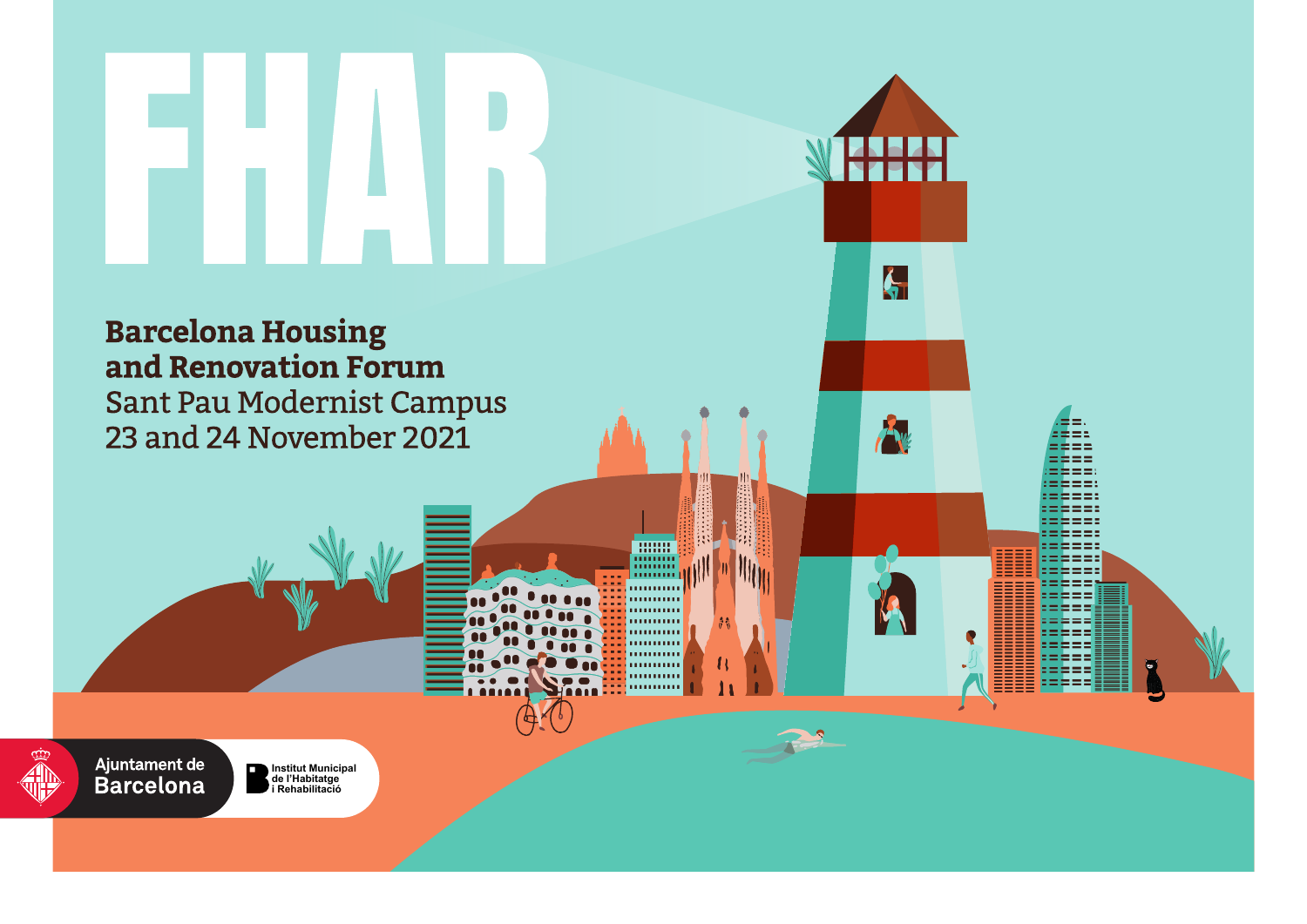## **Tuesday November 23rd**

## **Formulas to increase public rental housing stock**

## 10.45-12.15 h ROUND TABLE **Urban and Housing Pandemic Challenges**

Intervention by: **Ricky Burdett.** Director, LSE Cities

### Moderator:

**Laura Aznar.** Journalist El Crític.cat Speakers:

**Florian Schmidt.** Councilor for urban development. Berlin City Council

**Lucía Martín.** Councilor for Housing and Renovation. Barcelona City Council **Ian Brossat.** Deputy Mayor, Paris Online:

**Barbara Steenbergen.** Member of the IUT Executive Committee - International Union of Tenants (IUT)



## 12.15-13.15 h ROUND TABLE **Transparency and public data for evidence-based housing policy design**

Moderator:

**Jose Miguel Calatayud.** Project Manager - Arena Housing Project Speakers:

**Carme Trilla.** President - Barcelona

Metropolitan Housing Observatory **Elena Sánchez.** Innovation Manager - Basque Habitat Observatory

Online:

**Dáithí Downey.** Councilor for Housing Policies, Dublin City Council Research and Development and Director Dublin Housing Observatory

## 13.15-13.45 h **PRESENTATION The role of the Barcelona Chair of Housing Studies**

**Josep Maria Montaner.** Doctor in architecture and professor at the Barcelona School of Architecture - (ETSAB)

Online:

**Judith Gifreu.** Doctor of Laws and Professor of Law administrative - Autonomous University of Barcelona 13.45-15.00 h BREAK

## 15.00-16.00 h ROUND TABLE **Innovation in public housing development**

Moderator:

**Analía Plaza.** Journalist El Periódico de España

Speakers:

**Gerard Capó.** Manager IMHAB (Barcelona Municipal Institute of Housing and Renovation)

**Felipe Castro.** Managing Director - EMVISESA, Sevilla

**Cristina Ballester.** General Manager IBAVI (Institut Balear de l'Habitatge) **Maria Vassilakou.** CEO Vassilakou Urban Consulting-Vienna Solutions

## 16.00-16.15 h **Introduction on the industrialized promotion of public housing of IMHAB**

Intervention by: **Joan Carles Melero.** Director of Technical Services of the Municipal Institute of Housing and Rehabilitation of Barcelona (IMHAB)

## 16.15-17.30 h ROUND TABLE **Industrialized public housing development**

Moderator:

**Ignacio Paricio.** Architect - Clotet, Paricio & Assoc, SL

Speakers:

**Joan Carles Melero.** Director of Technical Services of the Municipal Institute of Housing and Rehabilitation of Barcelona (IMHAB)

**Anna Guanter.** Head of Innovation - Culmia

**Jose Manuel Villanueva.**  Founding Partner - 011h **Francesc Monells.** Partner-CEO - Edetco **Teresa Batlle.** Partner - PichArchitects

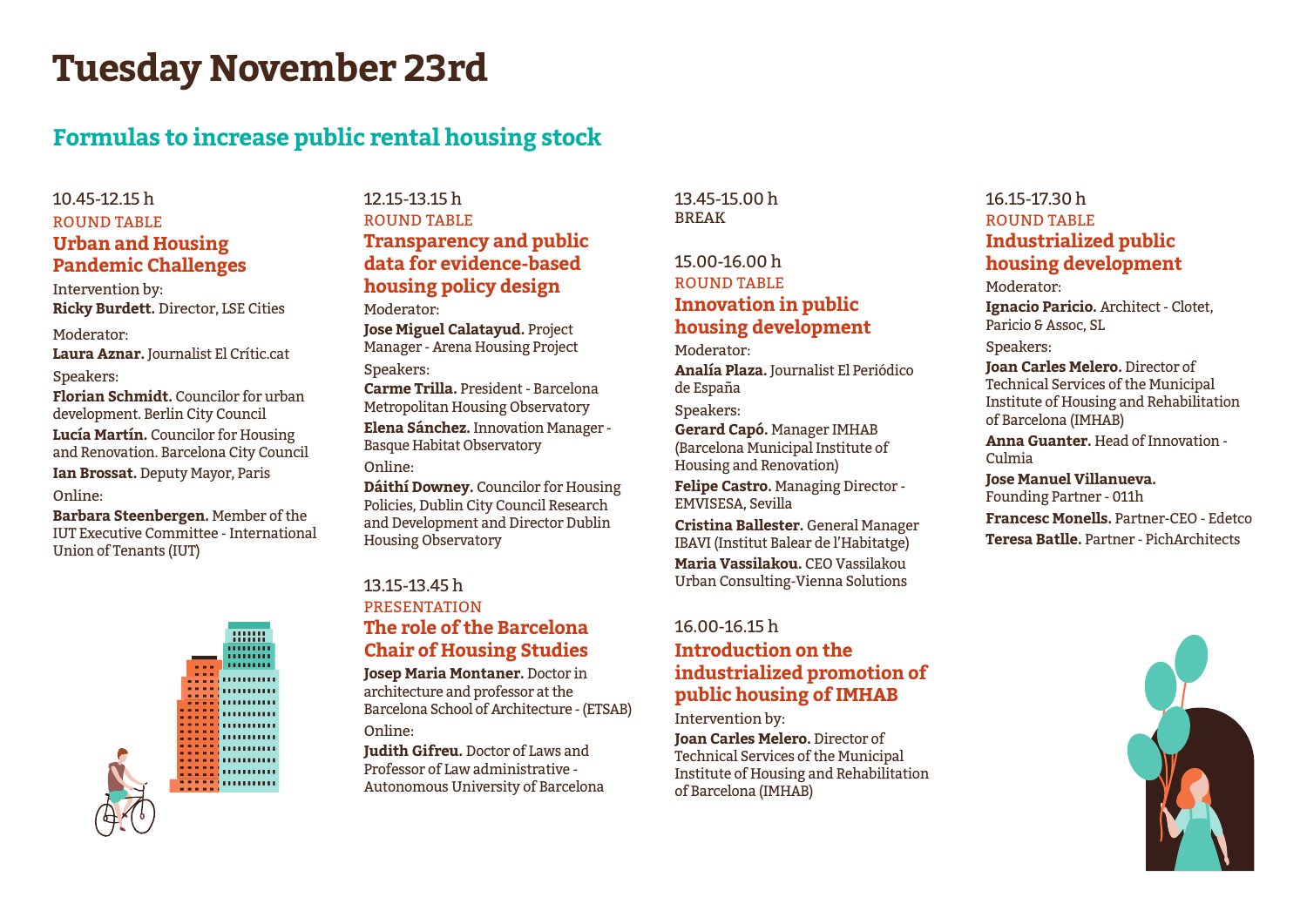## **Wednesday November 24th**

## **Collaborating to increase affordable housing**

## 9.30-10.00 h PRESENTATION **The 'Housing 2030' initiative in Europe**

#### Speaker online:

**Julie Lawson.** Honorary Associate Professor, Housing Studies, Centre for Urban Research, RMIT University, Australia

#### 10.00-11.00 h ROUND TABLE

## **European collaboration models**

Moderator:

**Sorcha Edwards.** Secretary General Housing Europe

Speakers:

**Hannah Sarah Emery-Wright.**  Communities Manager - London CLT

**Emily Marion Clancy.** Vice Mayor - Bologna City Council

Online: **Robin Van Leijen.** CEO Aedes

11.00-11.30 h BREAK

## 11.30-11.45 h **Housing Metropolis Barcelona (HMB)**

Intervention by: **Javier Burón.** Manager of Housing and Renovation - Barcelona City Council

## 11.45-12.45 h ROUND TABLE **The commitment to delegated promotion between the public and private sector**

Moderator:

**Clara Blanchar.** Journalist El País Speakers:

**Javier Burón.** Manager of Housing and Renovation - Barcelona City Council **Anna Gener.** CEO Savills Aguirre Newman **Borja García-Egotxeaga.** 

CEO Neinor Homes **Laia Forné.** Member La Hidra Cooperativa

## 12.45-13.00 h **The City Council's alliance with social and cooperative housing entities**

Intervention by: **Vanesa Valiño.** Head of cabinet of the Barcelona City Council's Housing Department

## 13.00-14.00 h ROUND TABLE **Public-community collaboration between non-profit organizations and Barcelona**

Moderator:

**Gemma Tramullas.** Journalist El Periódico

Speakers:

**Vanesa Valiño.** Head of cabinet of the Barcelona City Council's Housing Department

**Laia Forné.** Member La Hidra Cooperativa

**Manel Rodríguez.** President of Salas Foundation and Representative of Cohabitat

**Glòria Rubio.** Coordinator - La Dinamo Foundation